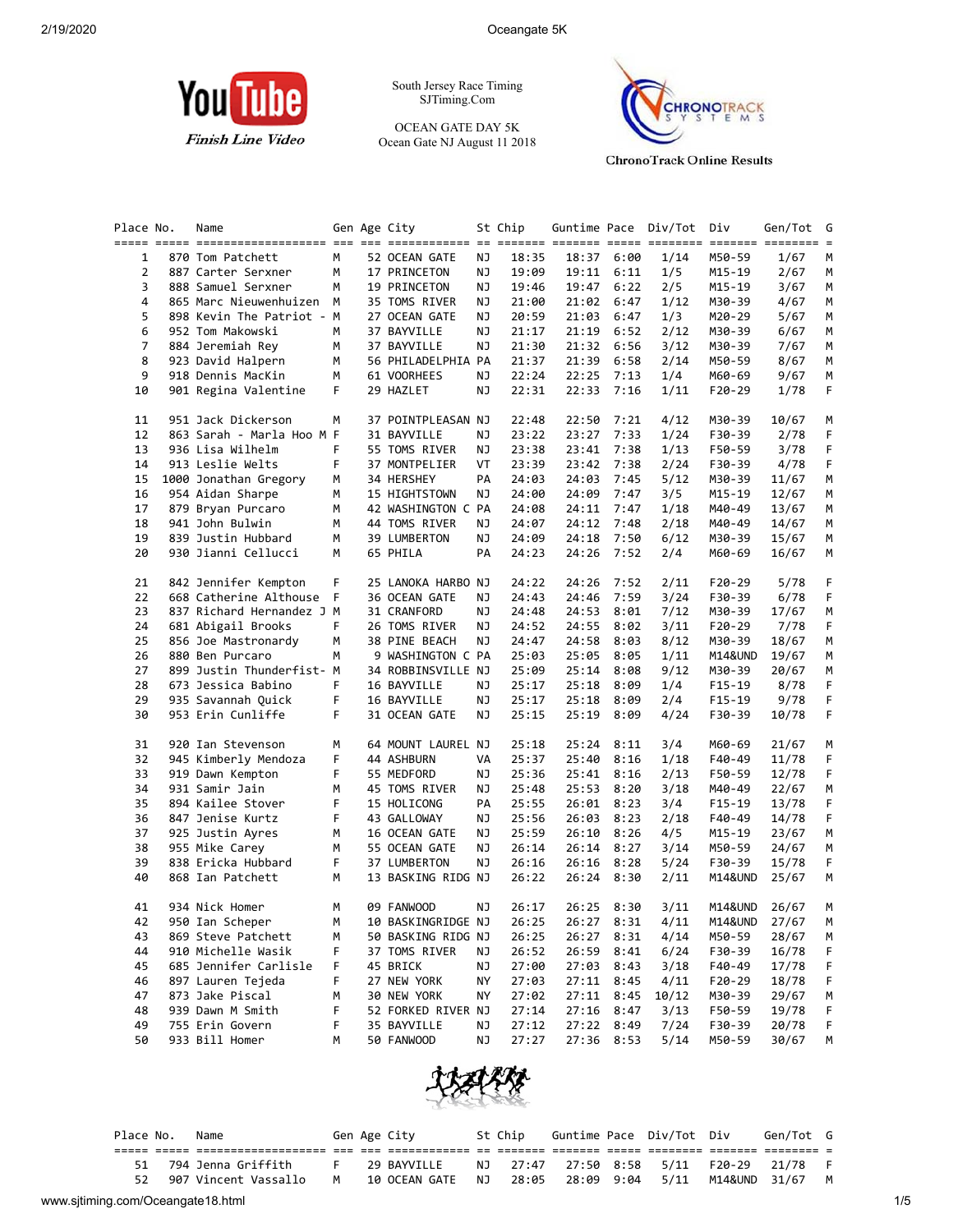2/19/2020 Oceangate 5K

| 53  | 845 Scuba-Steve Knight | М | 42 BAYVILLE        | ΝJ        | 28:17 | 28:22       | 9:08 | 4/18  | M40-49             | 32/67 | М  |
|-----|------------------------|---|--------------------|-----------|-------|-------------|------|-------|--------------------|-------|----|
| 54  | 892 Steven Stabile     | м | 46 TOMS RIVER      | ΝJ        | 28:19 | 28:24       | 9:09 | 5/18  | M40-49             | 33/67 | М  |
| 55  | 848 Jamie Lash         | F | 38 BAYVILLE        | <b>NJ</b> | 28:13 | 28:25       | 9:09 | 8/24  | F30-39             | 22/78 | F  |
| 56  | 846 Sarah Kuipers      | F | 37 LANOKA HARBO NJ |           | 28:14 | 28:25       | 9:09 | 9/24  | F30-39             | 23/78 | F  |
| 57  | 674 Brian Bauer        | м | 43 TOMS RIVER      | NJ        | 28:23 | 28:31       | 9:11 | 6/18  | M40-49             | 34/67 | М  |
| 58  | 684 Bryan Carey        | м | 40 ISLAND HEIGH NJ |           | 28:32 | 28:38       | 9:13 | 7/18  | M40-49             | 35/67 | M  |
| 59  | 859 Kenneth McClelland | М | 36 EATONTOWN       | ΝJ        | 28:36 | 28:49       | 9:17 | 11/12 | M30-39             | 36/67 | М  |
| 60  | 844 Tyler Kennedy      | М | 28 LANOKA HARBO NJ |           | 28:44 | 28:50       | 9:17 | 2/3   | M20-29             | 37/67 | М  |
|     |                        |   |                    |           |       |             |      |       |                    |       |    |
| 61  | 896 Johanna Tanzone    | F | 52 HAMILTON        | ΝJ        | 28:53 | 28:57       | 9:20 | 4/13  | F50-59             | 24/78 | F  |
| 62  | 881 Sharon Raksnis     | F | 54 OCEAN GATE      | NJ        | 28:57 | 29:03       | 9:21 | 5/13  | F50-59             | 25/78 | F  |
| 63  | 942 Gary Morrison      | м | 41 BEARWOOD        | NJ        | 29:10 | 29:15       | 9:25 | 8/18  | M40-49             | 38/67 | M  |
| 64  | 909 Diane Washer       | F | 30 FORKED RIVER NJ |           | 29:11 | 29:16       | 9:26 | 10/24 | F30-39             | 26/78 | F  |
| 65  | 940 Dennis McNerney    | М | 51 HO-HO-KUS       | NJ        | 29:11 | 29:19       | 9:27 | 6/14  | M50-59             | 39/67 | M  |
| 66  | 903 Max Van Name       | м | 21 OCEAN GATE      | ΝJ        | 29:12 | 29:24       | 9:28 | 3/3   | M20-29             | 40/67 | М  |
| 67  | 671 Thomas Arnone      | м | 55 FREEHOLD        | NJ        | 29:20 | 29:26       | 9:29 | 7/14  | M50-59             | 41/67 | М  |
| 68  | 943 Gabriella Hansson  | F | 12 BAYVILLE        | NJ        | 29:35 | 29:39       | 9:33 | 1/6   | <b>F14&amp;UND</b> | 27/78 | F  |
| 69  | 698 Lynda Friggle      | F | 44 BAYVILLE        | ΝJ        | 29:43 | 29:47       | 9:36 | 4/18  | F40-49             | 28/78 | F  |
| 70  | 883 Tara Rey           | F | 36 BAYVILLE        | ΝJ        | 29:55 | 30:01       | 9:40 | 11/24 | F30-39             | 29/78 | F  |
|     |                        |   |                    |           |       |             |      |       |                    |       |    |
| 71  | 874 Reilly Prendergast | F | 14 WOODCLIFF LA NJ |           | 29:57 | 30:07       | 9:42 | 2/6   | <b>F14&amp;UND</b> | 30/78 | F  |
| 72  | 947 Pablo Luzuriaga    | м | 43 CARLSTADT       | ΝJ        | 29:57 | 30:09       | 9:43 | 9/18  | M40-49             | 42/67 | М  |
| 73  | 878 Stacy Purcaro      | F | 39 WASHINGTON C PA |           | 30:09 | 30:12       | 9:44 | 12/24 | F30-39             | 31/78 | F  |
| 74  | 683 Taylor Carey       | F | 26 OCEAN GATE      | NJ        | 30:23 | 30:23       | 9:47 | 6/11  | F20-29             | 32/78 | F. |
| 75  | 700 Shaun Golden       | М | 50 FREEHOLD        | ΝJ        | 30:31 | 30:38       | 9:52 | 8/14  | M50-59             | 43/67 | М  |
| 76  | 891 Wil Snyder         | M | 42 TOMS RIVER      | NJ        | 30:33 | 30:40       | 9:53 | 10/18 | M40-49             | 44/67 | M  |
| 77  | 695 Rebecca De Chellis | F | 27 CLIFTON         | NJ        | 30:50 | 30:57       | 9:58 | 7/11  | F20-29             | 33/78 | F  |
| 78  | 946 Victor Luzuriaga   | М | 41 WOODRIDGE       | ΝJ        | 31:13 | 31:25 10:07 |      | 11/18 | M40-49             | 45/67 | М  |
| 79  | 799 Amanda Hanusey     | F | 41 SAN DIEGO       | CA        | 31:26 | 31:37 10:11 |      | 5/18  | F40-49             | 34/78 | F  |
| 80  | 882 Shawn Reece        | M | 46 BAYVILLE        | NJ        | 31:35 | 31:40 10:12 |      | 12/18 | M40-49             | 46/67 | M  |
|     |                        |   |                    |           |       |             |      |       |                    |       |    |
| 81  | 895 Donald Sutton      | M | 50 FREEHOLD        | NJ        | 31:34 | 31:42 10:13 |      | 9/14  | M50-59             | 47/67 | M  |
| 82  | 678 Charles Bond       | M | 54 MONTCLAIR       | ΝJ        | 31:47 | 31:56 10:17 |      | 10/14 | M50-59             | 48/67 | М  |
| 83  | 908 Victoria Wagner    | F | 41 OCEAN GATE      | NJ        | 31:54 | 31:58 10:18 |      | 6/18  | F40-49             | 35/78 | F  |
| 84  | 864 Maureen Nehila     | F | 40 LANOKA HARBO NJ |           | 31:50 | 31:59 10:18 |      | 7/18  | F40-49             | 36/78 | F  |
| 85  | 922 Tracy Bacon        | F | 47 BAYVILLE        | NJ        | 31:56 | 32:01 10:19 |      | 8/18  | F40-49             | 37/78 | F  |
| 86  | 670 Georgine Althouse  | F | 33 OCEAN GATE      | ΝJ        | 31:54 | 32:03 10:19 |      | 13/24 | F30-39             | 38/78 | F  |
| 87  | 906 Marianne Vargas    | F | 39 BLOOMSBURY      | ΝJ        | 31:59 | 32:03 10:19 |      | 14/24 | F30-39             | 39/78 | F  |
| 88  | 694 Jennifer Cranstoun | F | 45 OCEAN GATE      | ΝJ        | 32:00 | 32:04 10:20 |      | 9/18  | F40-49             | 40/78 | F  |
| 89  | 886 Matthew Saporetti  | М | 61 SPRINGFIELD     | PA        | 32:27 | 32:37 10:30 |      | 4/4   | M60-69             | 49/67 | M  |
| 90  | 893 Stacey Stover      | F | 45 HOLICONG        | PA        | 32:29 | 32:39 10:31 |      | 10/18 | F40-49             | 41/78 | F  |
|     |                        |   |                    |           |       |             |      |       |                    |       |    |
| 91  | 928 Ryan Lockwood      | м | 11 WEST CREEK      | ΝJ        | 32:43 | 32:45 10:33 |      | 6/11  | M14&UND            | 50/67 | М  |
| 92  | 929 Guy Lockwood       | М | 45 WEST CREEK      | NJ        | 32:33 | 32:45 10:33 |      | 13/18 | M40-49             | 51/67 | М  |
| 93  | 686 Leslie Cauvin      | м | 48 OCEAN GATE      | ΝJ        | 32:59 | 33:05 10:39 |      | 14/18 | M40-49             | 52/67 | M  |
| 94  | 676 David Beltram      | M | 48 OCEAN GATE      | ΝJ        | 33:26 | 33:36 10:49 |      | 15/18 | M40-49             | 53/67 | М  |
| 95  | 875 Daniel Prendergast | М | 50 WOODCLIFF LA NJ |           | 33:27 | 33:36 10:49 |      | 11/14 | M50-59             | 54/67 | M  |
| 96  | 927 Courtney Ayers     | F | 13 OCEAN GATE      | NJ        | 34:05 | 34:12 11:01 |      | 3/6   | <b>F14&amp;UND</b> | 42/78 | F  |
| 97  | 921 Nicole Lusnia      | F | 13 FREEHOLD        | ΝJ        | 34:23 | 34:27 11:06 |      | 4/6   | F14&UND            | 43/78 | F  |
| 98  | 669 Eileen Althouse    | F | 38 OCEAN GATE      | NJ        | 34:31 | 34:40 11:10 |      | 15/24 | F30-39             | 44/78 | F  |
| 99  | 841 Catherine Janasie  | F | 37 OXFORD          | <b>MS</b> | 34:45 | 34:49 11:13 |      | 16/24 | F30-39             | 45/78 | F  |
| 100 | 889 Bill Simione       | M | 49 BEACHWOOD       | NJ        | 34:45 | 34:53 11:14 |      | 16/18 | M40-49             | 55/67 | M  |
|     |                        |   |                    |           |       |             |      |       |                    |       |    |



| Place No. | Name                  |   | Gen Age City       |     | St Chip |             |             | Guntime Pace Div/Tot | Div                | Gen/Tot G |   |
|-----------|-----------------------|---|--------------------|-----|---------|-------------|-------------|----------------------|--------------------|-----------|---|
|           |                       |   |                    |     |         |             |             |                      |                    |           |   |
| 101       | 890 Christine Simione | F | 43 BEACHWOOD       | NJ. | 34:47   | 34:55 11:15 |             | 11/18                | F40-49             | 46/78     | F |
| 102       | 800 Rene Henderson    | F | 39 MIDDLETOWN      | ΝJ  | 35:08   |             | 35:17 11:22 | 17/24                | F30-39             | 47/78     | F |
| 103       | 850 Rebecca Luzuriaga | F | 33 WOOD RIDGE      | ΝJ  | 35:08   |             | 35:18 11:22 | 18/24                | F30-39             | 48/78     | F |
| 104       | 691 John Coan         | м | 34 BEACHWOOD       | ΝJ  | 35:09   |             | 35:19 11:23 | 12/12                | M30-39             | 56/67     | м |
| 105       | 911 Lisa Waters       | F | 39 BAYVILLE        | ΝJ  | 35:29   |             | 35:40 11:29 | 19/24                | F30-39             | 49/78     | F |
| 106       | 857 Kristin Mathis    | F | 29 MANAHAWKIN      | ΝJ  | 35:28   |             | 35:42 11:30 | 8/11                 | $F20-29$           | 50/78     | F |
| 107       | 693 Donna Conklin     | F | 38 OCEAN GATE      | NJ. | 35:47   |             | 35:54 11:34 | 20/24                | F30-39             | 51/78     | F |
| 108       | 905 Stacey Varano     | F | 38 BEACHWOOD       | NJ. | 35:47   |             | 35:54 11:34 | 21/24                | F30-39             | 52/78     | F |
| 109       | 858 Jen Mathis        |   | 59 TOMS RIVER      | NJ  | 35:47   |             | 36:00 11:36 | 6/13                 | F50-59             | 53/78     |   |
| 110       | 938 Carrie Ward       | F | 43 FORKED RIVER NJ |     | 36:05   |             | 36:07 11:38 | 12/18                | F40-49             | 54/78     | F |
|           |                       |   |                    |     |         |             |             |                      |                    |           |   |
| 111       | 932 Brian Anderson    | м | 58 ALEXANDRIA      | VA  | 35:58   |             | 36:07 11:38 | 12/14                | M50-59             | 57/67     | м |
| 112       | 687 Griffin Cenci     | м | 10 BAYVILLE        | NJ. | 36:19   | 36:23 11:43 |             | 7/11                 | <b>M14&amp;UND</b> | 58/67     | M |
| 113       | 797 Susan Hansson     | F | 47 BAYVILLE        | NJ. | 36:54   |             | 36:57 11:54 | 13/18                | F40-49             | 55/78     | F |
| 114       | 699 Jaclyn Fulmer     | F | 25 OCEAN GATE      | ΝJ  | 37:04   |             | 37:04 11:56 | 9/11                 | $F20-29$           | 56/78     |   |
| 115       | 861 Noel McPartland   | М | 52 OCEAN GATE      | NJ. | 37:51   |             | 38:06 12:16 | 13/14                | M50-59             | 59/67     | M |
| 116       | 862 Gavin McPartland  | М | 15 OCEAN GATE      | NJ  | 37:51   | 38:06 12:16 |             | 5/5                  | $M15 - 19$         | 60/67     | м |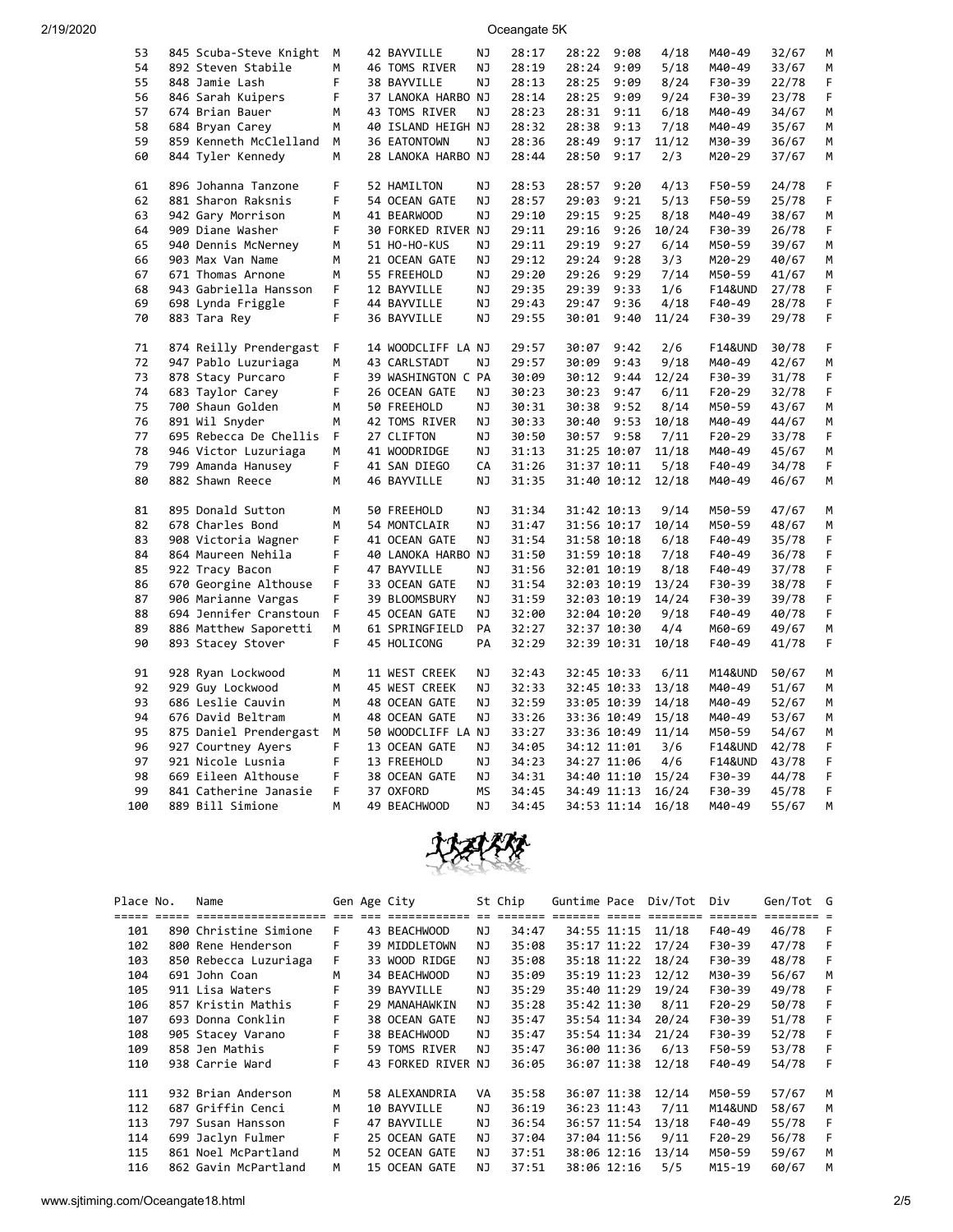| 2/19/2020 | Oceangate 5K |  |                           |      |  |                    |           |       |             |       |                    |       |   |
|-----------|--------------|--|---------------------------|------|--|--------------------|-----------|-------|-------------|-------|--------------------|-------|---|
|           | 117          |  | 853 Sonya Mancauskas      | F.   |  | 9 MONTPELIER       | VT        | 38:02 | 38:12 12:18 | 5/6   | <b>F14&amp;UND</b> | 57/78 | F |
|           | 118          |  | 851 Lisa Mahoney          | F    |  | 44 MONTPELIER      | VT        | 38:11 | 38:21 12:21 | 14/18 | F40-49             | 58/78 | F |
|           | 119          |  | 689 Bennett Clarke        | M    |  | 8 GLEN RIDGE       | NJ.       | 38:48 | 38:55 12:32 | 8/11  | M14&UND            | 61/67 | М |
|           | 120          |  | 948 Gabriel Luzuriaga     | M    |  | 14 CARLSTADT       | NJ        | 38:46 | 38:58 12:33 | 9/11  | M14&UND            | 62/67 | М |
|           | 121          |  | 690 Donald Clarke         | M    |  | 40 GLEN RIDGE      | ΝJ        | 38:58 | 39:06 12:35 | 17/18 | M40-49             | 63/67 | М |
|           | 122          |  | 926 Ian Ziomek            | M    |  | 13 OCEAN GATE      | ΝJ        | 39:09 | 39:17 12:39 | 10/11 | M14&UND            | 64/67 | М |
|           | 123          |  | 871 Terri Peterson        | F.   |  | 60 TOMS RIVER      | NJ        | 39:53 | 40:03 12:54 | 1/1   | F60-69             | 59/78 | F |
|           | 124          |  | 854 Peter Mancauskas      | M    |  | 44 MONTPELIER      | VT        | 40:43 | 40:53 13:10 | 18/18 | M40-49             | 65/67 | М |
|           | 125          |  | 756 Megan Graham          | F.   |  | 39 CHICAGO         | <b>IL</b> | 40:39 | 40:54 13:10 | 22/24 | F30-39             | 60/78 | F |
|           | 126          |  | 677 Michele Beltram       | F.   |  | 48 OCEAN GATE      | NJ        | 40:54 | 41:05 13:14 | 15/18 | F40-49             | 61/78 | F |
|           | 127          |  | 688 Nicole Clarke         | F    |  | 38 GLEN RIDGE      | NJ        | 41:20 | 41:28 13:21 | 23/24 | F30-39             | 62/78 | F |
|           | 128          |  | 949 Sam Luzuriaga         | M    |  | 12 CARLSTADT       | NJ        | 42:54 | 43:05 13:52 | 11/11 | M14&UND            | 66/67 | M |
|           | 129          |  | 944 Susan Leahy           | F.   |  | 48 CRANFORD        | NJ.       | 43:07 | 43:14 13:55 | 16/18 | F40-49             | 63/78 | F |
|           | 130          |  | 885 Elise Rupinski        | F.   |  | 36 RICHMOND        | VA        | 43:32 | 43:47 14:06 | 24/24 | F30-39             | 64/78 | F |
|           | 131          |  | 798 Gina Hanusey          | F    |  | 70 STROUDSBURG     | PA        | 43:32 | 43:47 14:06 | 1/1   | F70+               | 65/78 | F |
|           | 132          |  | 924 Amanda Ziomek         | F    |  | 16 OCEAN GATE      | ΝJ        | 43:57 | 44:04 14:11 | 4/4   | $F15-19$           | 66/78 | F |
|           | 133          |  | 852 Violet Makulinski     | F    |  | 9 BAYVILLE         | ΝJ        | 44:11 | 44:15 14:15 | 6/6   | <b>F14&amp;UND</b> | 67/78 | F |
|           | 134          |  | 796 Therese Hagan-Makul F |      |  | 43 BAYVILLE        | NJ        | 44:19 | 44:23 14:18 | 17/18 | F40-49             | 68/78 | F |
|           | 135          |  | 697 Kellie Fitzgerald     | F    |  | 26 OCEAN GATE      | NJ        | 46:37 | 46:39 15:01 | 10/11 | $F20-29$           | 69/78 | F |
|           | 136          |  | 916 Keala Hanusey         | F    |  | 43 OCEAN GATE      | NJ        | 46:31 | 46:47 15:04 | 18/18 | F40-49             | 70/78 | F |
|           | 137          |  | 904 Morgan Vandenberge F  |      |  | 29 NEWARK          | DE        | 47:22 | 47:43 15:22 | 11/11 | $F20-29$           | 71/78 | F |
|           | 138          |  | 696 Debra Debenedetto     | $-F$ |  | 53 BEACHWOOD       | NJ        | 48:03 | 48:18 15:33 | 7/13  | F50-59             | 72/78 | F |
|           | 139          |  | 876 Maryann Prendergast F |      |  | 52 WOODCLIFF LA NJ |           | 52:49 | 53:01 17:04 | 8/13  | F50-59             | 73/78 | F |
|           | 140          |  | 667 Aileen Alonzo         | F.   |  | 58 OCEAN GATE      | NJ        | 53:39 | 53:53 17:21 | 9/13  | F50-59             | 74/78 | F |
|           | 141          |  | 900 Laurie Toscano        | F    |  | 53 MAYS LANDING NJ |           | 54:08 | 54:21 17:30 | 10/13 | F50-59             | 75/78 | F |
|           | 142          |  | 682 Mollie Bruno          | F    |  | 51 BRICK           | ΝJ        | 54:08 | 54:21 17:30 | 11/13 | F50-59             | 76/78 | F |
|           | 143          |  | 877 Nina Prybolsky        | F    |  | 55 OCEAN GATE      | NJ        | 54:09 | 54:26 17:31 | 12/13 | F50-59             | 77/78 | F |
|           | 144          |  | 902 Adela Van Name        | F    |  | 58 OCEAN GATE      | PA        | 54:10 | 54:26 17:31 | 13/13 | F50-59             | 78/78 | F |

- 
- 144 902 Adela Van Name F 58 OCEAN GATE PA 54:10 54:26 17:31 13/13 F50-59 78/78 F 145 912 David Weir M 50 HATBORO PA 59:40 59:55 19:17 14/14 M50-59 67/67 M Award Listings

# OVERALL WINNERS - 5K

ToP 3 IN EACH GENDER SCORES

#### TOP MALE FINISHERS

| Place No.     | Name                                  |  | Ag City       |     | St Time |
|---------------|---------------------------------------|--|---------------|-----|---------|
|               |                                       |  |               |     |         |
| 1             | 870 Tom Patchett                      |  | 52 OCEAN GATE | NJ. | 18:37   |
| $\mathcal{P}$ | 887 Carter Serxner                    |  | 17 PRINCETON  | N J | 19:11   |
| 3             | 888 Samuel Serxner                    |  | 19 PRINCETON  | N J | 19:47   |
| 4             | 865 Marc Nieuwenhuizen 35 TOMS RIVER  |  |               | N J | 21:02   |
| 5.            | 898 Kevin The Patriot - 27 OCEAN GATE |  |               | NJ. | 21:03   |

#### TOP FEMALE FINISHERS

| Place No.     | Name                                |  | Ag City            |     | St Time |
|---------------|-------------------------------------|--|--------------------|-----|---------|
|               |                                     |  |                    |     |         |
| $\mathbf{1}$  | 901 Regina Valentine 29 HAZLET      |  |                    | N J | 22:33   |
| $\mathcal{P}$ | 863 Sarah - Marla Hoo M 31 BAYVILLE |  |                    | N J | 23:27   |
| 3             | 936 Lisa Wilhelm                    |  | 55 TOMS RIVER      | N J | 23:41   |
| 4             | 913 Leslie Welts                    |  | 37 MONTPELIER      | VT  | 23:42   |
| 5.            | 842 Jennifer Kempton                |  | 25 LANOKA HARBO NJ |     | 24:26   |



#### 5K AGE-GROUP RESULTS

MALE AGE GROUP: 1 - 14 (3 WINNERS)

| Place No.     | Name             | Age City           |     | St Time |
|---------------|------------------|--------------------|-----|---------|
|               |                  |                    |     |         |
| $\mathbf{1}$  | 880 Ben Purcaro  | 9 WASHINGTON C PA  |     | 25:05   |
| $\mathcal{P}$ | 868 Ian Patchett | 13 BASKING RIDG NJ |     | 26:24   |
| ₹             | 934 Nick Homer   | 09 FANWOOD         | N J | 26:25   |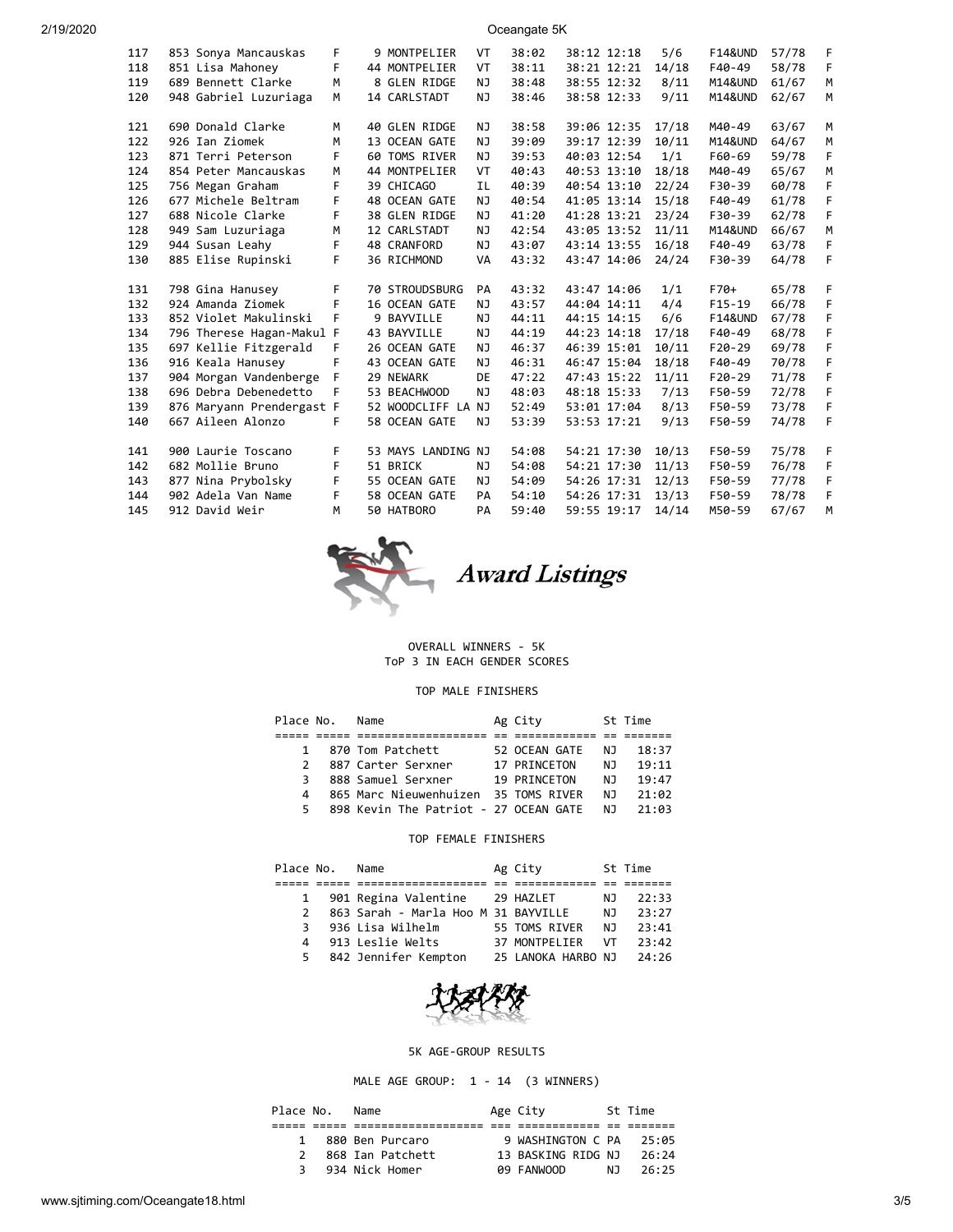## 2/19/2020 Oceangate 5K

| 4 950 Ian Scheper    | 10 BASKINGRIDGE NJ        | - 26 : 27 |
|----------------------|---------------------------|-----------|
| 907 Vincent Vassallo | 10 OCEAN GATE<br>NJ 28:09 |           |

FEMALE AGE GROUP: 1 - 14 (3 WINNERS)

|    | Place No. | Name                   | Age City           |     | St Time |
|----|-----------|------------------------|--------------------|-----|---------|
|    |           |                        |                    |     |         |
| 1  |           | 943 Gabriella Hansson  | 12 BAYVILLE        | NJ. | 29:39   |
| 2  |           | 874 Reilly Prendergast | 14 WOODCLIFF LA NJ |     | 30:07   |
| 3  |           | 927 Courtney Ayers     | 13 OCEAN GATE      | NJ. | 34:12   |
| Δ. |           | 921 Nicole Lusnia      | 13 FREEHOLD        | NJ. | 34:27   |
| 5. |           | 853 Sonya Mancauskas   | 9 MONTPELIER       | VT. | 38:12   |

### MALE AGE GROUP: 15 - 19 (3 WINNERS)

| Place No. | Name                 | Age City      |     | St Time |
|-----------|----------------------|---------------|-----|---------|
|           |                      |               |     |         |
|           | 1 954 Aidan Sharpe   | 15 HIGHTSTOWN | N J | 74:09   |
|           | 2 925 Justin Ayres   | 16 OCEAN GATE | N J | 26:10   |
| 3         | 862 Gavin McPartland | 15 OCEAN GATE | N J | 38:06   |

FEMALE AGE GROUP: 15 - 19 (3 WINNERS)

| Place No.    | Name                 | Age City |               | St Time |       |  |
|--------------|----------------------|----------|---------------|---------|-------|--|
|              |                      |          |               |         |       |  |
| $\mathbf{1}$ | 673 Jessica Babino   |          | 16 BAYVILLE   | NJ      | 25:18 |  |
|              | 2 935 Savannah Quick |          | 16 BAYVILLE   | N J     | 25:18 |  |
| 3            | 894 Kailee Stover    |          | 15 HOLICONG   | PА      | 26:01 |  |
| 4            | 924 Amanda Ziomek    |          | 16 OCEAN GATE | N٦      | 44:04 |  |

MALE AGE GROUP: 20 - 29 (3 WINNERS)

| Place No.    | Name                                     | Age City           | St Time |  |
|--------------|------------------------------------------|--------------------|---------|--|
|              |                                          |                    |         |  |
| $\mathbf{1}$ | 898 Kevin The Patriot - 27 OCEAN GATE NJ |                    | 21:03   |  |
| 2            | 844 Tyler Kennedy                        | 28 LANOKA HARBO NJ | 28:50   |  |
| 3            | 903 Max Van Name                         | 21 OCEAN GATE NJ   | 79:24   |  |
|              |                                          |                    |         |  |

FEMALE AGE GROUP: 20 - 29 (3 WINNERS)

| Place No.    | Name                 | Age City           |     | St Time |
|--------------|----------------------|--------------------|-----|---------|
|              |                      |                    |     |         |
| $\mathbf{1}$ | 842 Jennifer Kempton | 25 LANOKA HARBO NJ |     | 24:26   |
| 2            | 681 Abigail Brooks   | 26 TOMS RIVER      | NJ. | 24:55   |
| 3            | 897 Lauren Tejeda    | 27 NEW YORK        | NY. | 27:11   |
| 4            | 794 Jenna Griffith   | 29 BAYVTLLF        | NJ. | 27:50   |
| 5.           | 683 Taylor Carey     | 26 OCEAN GATE      | N J | 30:23   |

## MALE AGE GROUP: 30 - 39 (3 WINNERS)

| Place No.     | Name                   | Age City           |     | St Time |
|---------------|------------------------|--------------------|-----|---------|
|               |                        |                    |     |         |
| 1             | 865 Marc Nieuwenhuizen | 35 TOMS RIVER      | N J | 21:02   |
| $\mathcal{P}$ | 952 Tom Makowski       | 37 BAYVILLE        | N J | 21:19   |
| 3             | 884 Jeremiah Rey       | 37 BAYVILLE        | N J | 21:32   |
| 4             | 951 Jack Dickerson     | 37 POINTPLEASAN NJ |     | 22:50   |
| 5.            | 839 Justin Hubbard     | 39 LUMBERTON       | N J | 24:18   |

FEMALE AGE GROUP: 30 - 39 (3 WINNERS)

| Place No.     | Name                   | Age City      |     | St Time |
|---------------|------------------------|---------------|-----|---------|
|               |                        |               |     |         |
| 1             | 913 Leslie Welts       | 37 MONTPELIER | VT. | 23:42   |
| $\mathcal{P}$ | 668 Catherine Althouse | 36 OCEAN GATE | NJ. | 24:46   |
| 3.            | 953 Erin Cunliffe      | 31 OCEAN GATE | NJ. | 25:19   |
| 4             | 838 Ericka Hubbard     | 37 LUMBERTON  | N J | 26:16   |
| 5.            | 910 Michelle Wasik     | 37 TOMS RIVER | N J | 26:59   |
|               |                        |               |     |         |

MALE AGE GROUP: 40 - 49 (3 WINNERS)

| Place No.     | Name                   | Age City           |     | St Time |
|---------------|------------------------|--------------------|-----|---------|
|               |                        |                    |     |         |
|               | 1 879 Bryan Purcaro    | 42 WASHINGTON C PA |     | 24:11   |
| $\mathcal{P}$ | 941 John Bulwin        | 44 TOMS RIVER      | NJ. | 24:12   |
| 3             | 931 Samir Jain         | 45 TOMS RIVER      | N J | 25:53   |
| 4             | 845 Scuba-Steve Knight | 42 BAYVILLE        | NJ. | 28:22   |
| 5             | 892 Steven Stabile     | 46 TOMS RIVER      | NJ. | 28:24   |